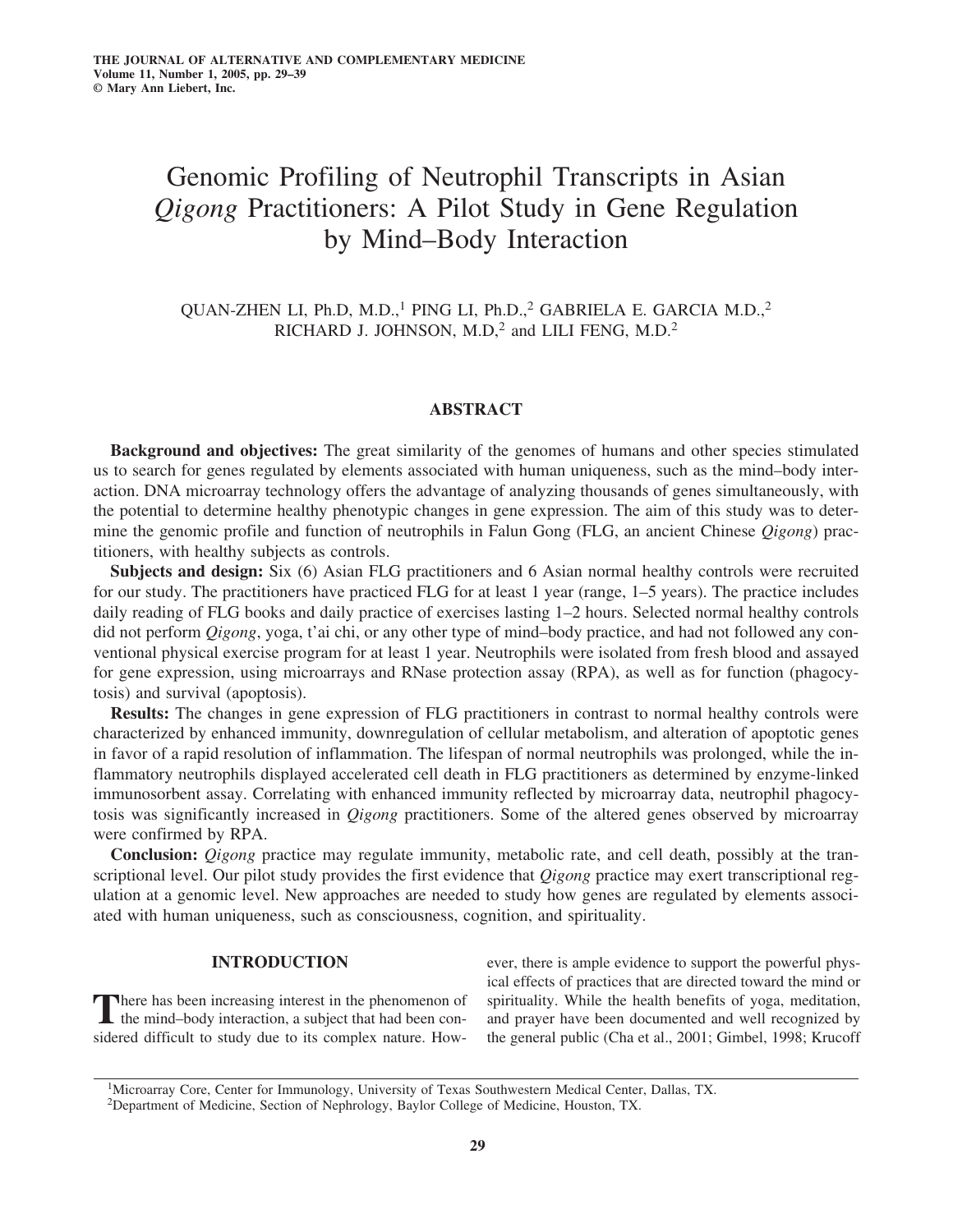et al., 2001; Pettinati, 2001; Sovik, 2000), the mechanisms underlying such apparent effects are not well understood at the physiologic level and, in particular, have not been documented and systematically studied at the cellular or molecular level.

The genomes of all mammals are so similar that it is difficult to understand how similar genetic material can generate so many different living creatures (Paabo, 2001). Recently it was confirmed that mice and humans share more than 97% of their genetic material, and one of the differences between the mouse and human genomes lies in the activity of junk DNA sequences that do not code for proteins (Dennis, 2002; Waterston et al., 2002). What "magic" factors could possibly be beyond the one-dimensional genome? If genes of different animals are similar, then it is possible that other factors, such as changes in gene regulation mediated by the mind–body interaction, might drive the differences between humans and other species. A great body of knowledge regarding gene regulation by a variety of physical and pathologic insults has been obtained; however, little has been done regarding how mind–body interaction regulates gene expression, what mind-associated genes are, and how mind-associated genes relate to or control the genes specifically regulated by physical and pathologic stimuli.

A spiritual perspective in medical practice and research has been advocated with increasing urgency in mainstream medical journals during the past few years (Chandler, 1999; Emanuel et al., 1998; Libert, 2003; Post et al., 2000; Tracey, 2002). In ancient China there were numerous practices to help improve health by simultaneously reinforcing body, mind, and spirit. Many of these practices we now call *Qigong* (pronounced chi-kung) are recognized today as transitional health practices and healing techniques. Falun Gong (FLG), also called Falun Dafa, is one type of these ancient Chinese *Qigong* practices, and consists of exercise–meditation to energize the physical body, along with an emphasis on the spiritual practice, based on the triad of Truthfulness, Compassion, and Forbearance. It has been reported that FLG exhibits very dramatic and powerful effects on practitioners (Dan et al., 1998). Although spiritual practice has been thought to have a great impact on the human body, how the mind could be specifically involved in regulation of gene expression remains to be determined at both the molecular and cellular levels.

DNA microarrays are powerful tools to monitor gene expression in both illness and health. The advantage of microarray analyses includes the ability to study the regulation of several genes or even the entire genome in a single experiment. In this study, we examined the genomic profile as well as functional alteration of neutrophils from FLG practitioners. Our studies indicate modern technology may be used as a scientific tool to study the molecular mechanism of health benefits seen in people practicing spirituality or employing complementary and alternative medicine.

## **MATERIALS AND METHODS**

# *Subjects*

Eligible subjects were 18 years of age or older. Six (6) Asian FLG practitioners (3 males and 3 females, mean age,  $46.7 \pm 13.3$  years) and 6 Asian normal healthy controls (3 males and 3 females, mean age,  $41.3 \pm 11.3$  years) were recruited by advertisement for our study. The practitioners had practiced FLG for at least 1 year (range, 1–5 years). The practice includes daily book reading (Li, 1994) and daily FLG exercises lasting 1–2 hours each time. Selected normal healthy controls had not performed *Qigong*, yoga, *t'ai chi*, any type of mind–body practice, or physical exercise for at least 1 year. With the approval of the Institutional Review Board and after informed consent was given, 30 mL of heparinized blood was taken from each subject.

# *Cell preparation*

Venous blood samples were collected into heparinized syringes, and cells were separated immediately. Polymorphonuclear leukocytes (PMN) were prepared from heparinized blood by Ficoll-Hypaque (Pharmacia Biotech, Uppsala, Sweden) density gradient centrifugation, followed by dextran sedimentation. Contaminating erythrocytes were not removed, to avoid further damage. Neutrophils were subjected to further experiments without hypotonic treatment, since it was found that hypotonic treatment might damage neutrophils. Freshly isolated human neutrophils were resuspended in phosphate buffered saline (PBS) and enumerated by Coulter analyzer (Coulter Corporation, Miami, FL). Microscopic examinations revealed that 96–98% of the cells were neutrophils and that more than 95% of the cells were viable by a trypan blue exclusion test.

# *Cell culture and lipopolysaccharide (LPS) stimulation*

Neutrophils were finally resuspended in RPMI 1640 with 10% fetal bovine serum (FBS) and adjusted to appropriate concentration. The purity of PMN isolated was always -98%, as determined by Giemsa staining. PMN preparations consistently contained  $\leq 1\%$  monocytes. The PMN viability was >98%, as estimated by trypan blue exclusion. When cultured in the presence or absence of lipopolysaccharide (LPS), neutrophils were harvested at 0, 4, 8, 16, and 24 hours for further analysis.

# *Light microscopy*

The morphologic changes of apoptosis were demonstrated also by light microscopy examination of Wrightstained cytospins.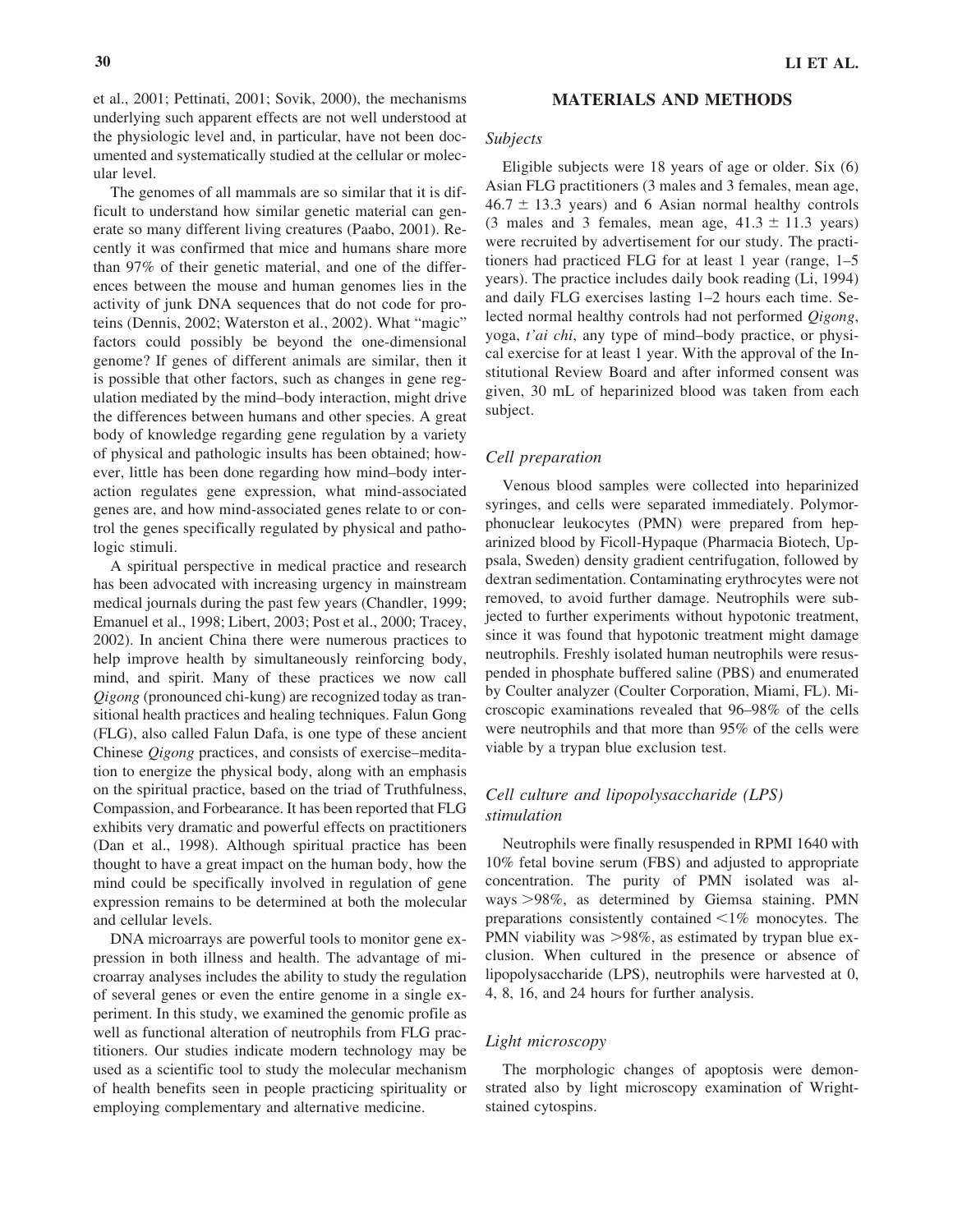

**FIG. 1A and B.** Reproducibility is shown by microarray of 2 samples prepared independently from 1 individual. Similar intensities of the numbered probes are shown in the scanned images. **C.** The intensity of numbered spots.



**FIG. 2.** Scatter-plot graph of microarray data from representative samples. All data points are on a 45° angle, confirming the accuracy of this technique. **A.** Scatter plot of control 1 (female, 35 years) vs. control 2 (female, 51 years). **B.** Scatter-plot of control 1 vs. Falun Gong practitioner (female, 41 years).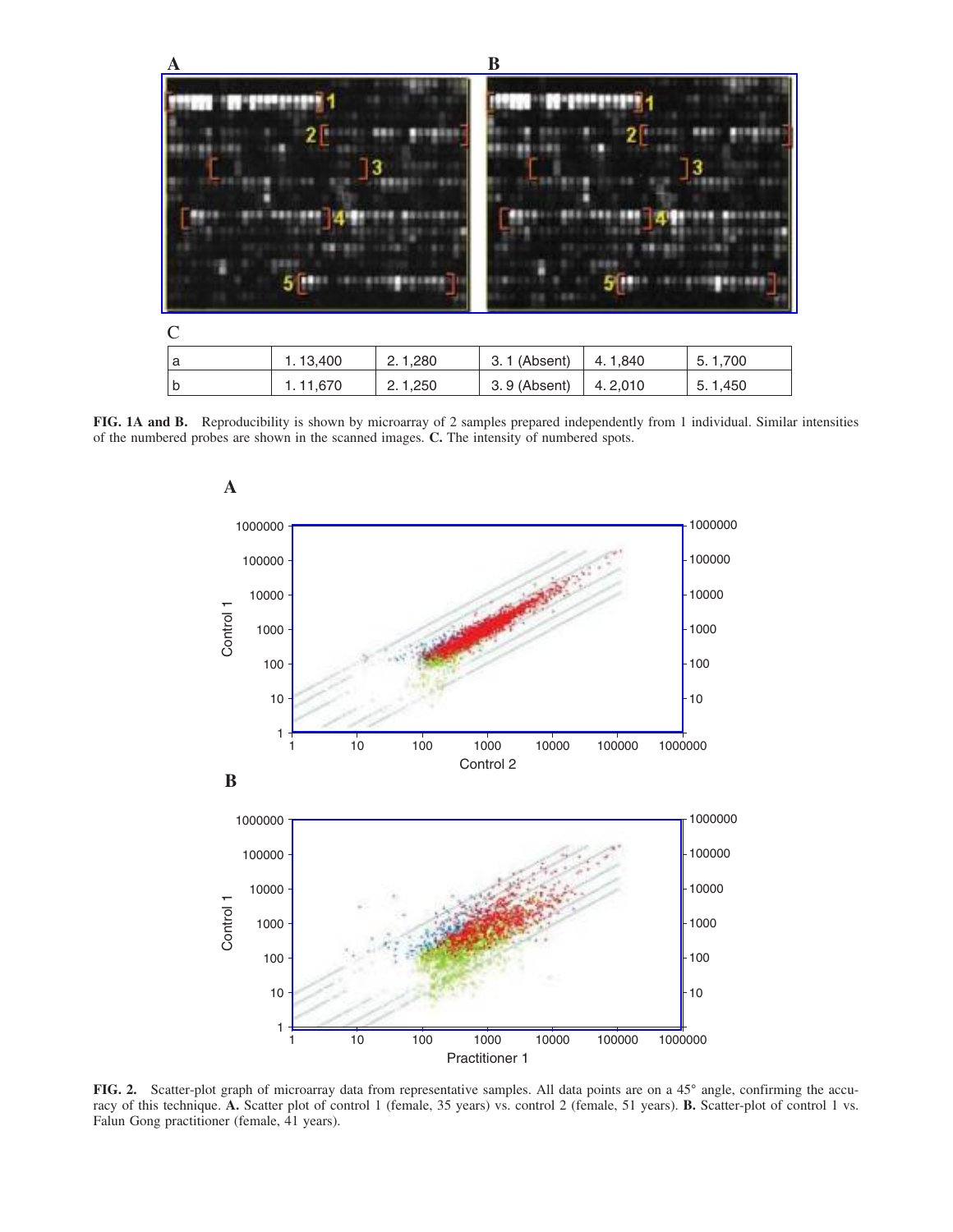# *cRNA preparation*

PMN cells were homogenized. Total RNA was extracted and purified with the Qiagen RNeasy kit (Qiagen, San Diego, CA). Five  $\mu$ g of total RNA were used in the first-strand cDNA synthesis with T7-d(T) 24 primer [GGCCAGTGAATTGTAATACGACTCACTATAGG GAGGCGG-(dT) 24] and Superscript II (GIBCO-BRL, Rockville, MD). The second-strand cDNA synthesis was carried out at 16°C by adding *Escherichia coli* DNA ligase, *E. coli* DNA polymerase I, and RNase H to the reaction, followed by T4 DNA polymerase to blunt the ends of newly synthesized cDNA. The cDNA was purified through phase lock gels (PLG)-phenol/chloroform extraction and ethanol precipitation. Using a BioArray High Yield RNA Transcript Labeling Kit (Ensue Diagnostics, NY), the purified cDNA was incubated at 37°C for 6 h in an *in vitro* transcription reaction to produce cRNA labeled with biotin.

# *Affymetrix chip hybridization*

Hybridization was performed as described previously (Li et al., 2002). In brief, twenty  $\mu$ g of cRNA was fragmented by incubating in a buffer containing 200 mmol Tris-acetate (pH 8.1) at  $95^{\circ}$ C for 35 minutes. The fragmented cRNA was hybridized with a pre-equilibrated Affymetrix chip (Human Genome U95Av2) at 45°C for 14 h to 16 h. After the hybridization cocktails were removed, the chips were washed in a fluid station with low-stringency buffer  $(6 \times$  standard saline phosphate with EDTA, 0.01% Tween 20, and 0.005% antifoam) for 10 cycles (2 mixes per cycle) and a high stringency buffer (100 mg N-morpholino-ethanesulfonic acid, 0.1 mol/dm3 NaCl, and 0.01% Tween 20) for 4 cycles (15 mixes per cycle) and stained with streptavidin phycoerythrin (SAPE). This process was followed by incubation with biotinylated mouse anti-avidin antibody and restaining with SAPE. The chips were scanned in an HP ChipScanner (Affymetrix, Santa Clara, CA) to detect hybridization signals.



|    | ubiquitin gene                     | u49869   |
|----|------------------------------------|----------|
| 2  | ubiquitin gene                     | X04803   |
| 3  | ubiquitin conjugating enzyme       | L22005   |
| 4  | Parkin                             | AB009973 |
|    | 5   IAP homolog B                  | U37547   |
| 6  | beta-spectrin                      | J05500   |
| 7  | F-box, ubiquitin ligase            | AF050254 |
| 8  | hSIAH2, ubiquitin ligase           | U76248   |
|    | 9 BRCA 1                           | L78833   |
|    | 10 RING protein                    | U69559   |
| 11 | omithine decarboxylase antizyme    | D78361   |
|    | 12 omithine decarboxylase antizyme | D78361   |
| 13 | l Catalase                         | AL035079 |
|    | 14   TRIM-containing RING protein  | Y07828   |
|    | 15 proteasomal ATPases             | AL050378 |



FIG. 3. The bar graph represents changes in gene expression > twofold in neutrophils from 6 Falun Gong (FLG) practitioners who have practiced FLG for at least 1 year (range, 1–5 years). Positive values indicate an increase in gene expression and negative values indicate a decrease. The solid bars represent the mean fold changes of the FLG practitioners in contrast to a pooled sample from 6 normal controls, and the error bars represent the variations per individual for each gene. **A.** Downregulation of UPP-related genes. **B.** Decrease of ribosomal genes. **C.** Alteration of stress-related and heat shock genes. **D.** Regulation of immunity-associated genes.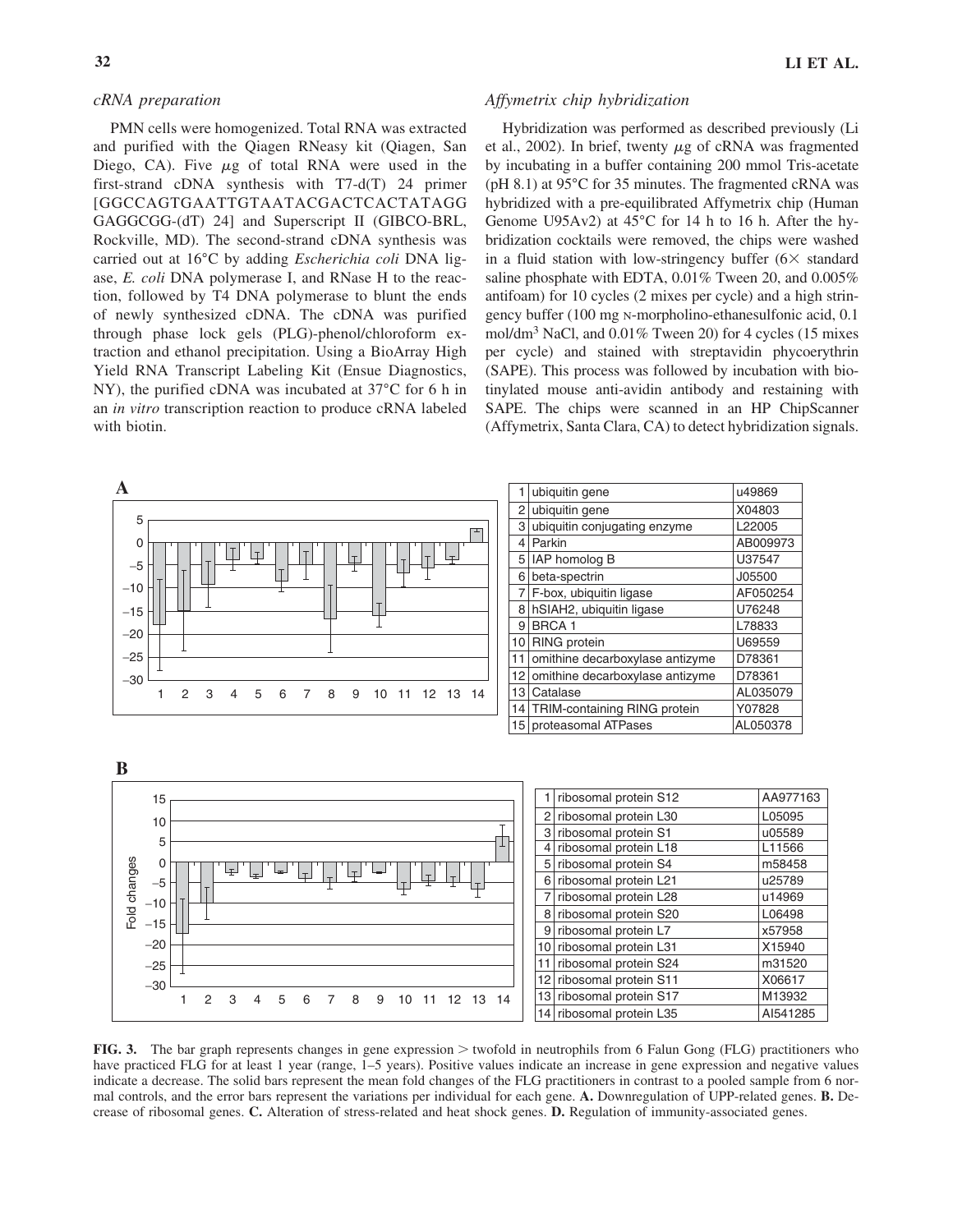## *Data analysis*

Hybridization data from text files were imported to a Microsoft Excel spreadsheet. Data analysis was performed to identify signals that were at least twofold different between FLG practitioners and normal control samples.

## *RNase protection assay*

RNase protection assay (RPA) was used to confirm the alteration of some genes in the subjects, as previously described, using a manufacturer's protocol (Torrey Pines Biolabs, Houston, TX). RPA was performed as described previously (Feng et al., 1994; Garcia et al., 2003; Xia et al., 1999). Total RNA was extracted from neutrophils using a single-step method (Chomczynski and Sacchi, 1987). Two  $\mu$ g of total RNA from each sample was used for the RPA. The probes used were ubiquitin (BM172182, bp 146–456); I-309 (M57502, bp 1–250); defensin (AW468629, bp 1–300), and the H-APO-2c multi-probe set (BD Pharmingen, San Diego, CA). The density of protected bands was determined by densitometry using the public domain NIH Image program (developed at the National Institutes of Health and available on the Internet at rsb.info.nih.gov/nih-image/).

## *ELISA for measurement of DNA fragmentation*

Cell death of neutrophils was assayed with a kit from Roche (Indianapolis, IN). In brief, 10<sup>4</sup> neutrophils in 200 mL of RPMI 1640 with 3% FBS were cultured in 96-well plates at 37°C and harvested at different time points. After incubation, the cells were pelleted by centrifugation and resuspended in lysis buffer. After lysis, intact nuclei were pelleted by centrifugation. Nucleosome-containing supernatant was transferred to the streptavidin-coated plate and incubated with anti-histone (biotin-labeled) and anti-DNA (peroxidase-conjugated) antibodies to form an antibody-nucleosome complex. After washing the plate, samples were incubated with peroxidase substrate (ABST) and the absorbance was measured at 405 nm.

# **RESULTS AND DISCUSSION**

The Affymetrix Human Genome U95 (HG-U95) set, consisting of 5 GeneChip® arrays, contains almost 63,000 probe sets interrogating approximately 54,000 clusters derived from the UniGene database. The HG-U95Av2 array repre-

|                 |       |                                                                                                         | 1 LIM protein (IPP)                        | U49957   |
|-----------------|-------|---------------------------------------------------------------------------------------------------------|--------------------------------------------|----------|
| changes<br>Fold |       |                                                                                                         | 2 RAD52 (Radiation resistance)             | L33262   |
|                 |       | 10                                                                                                      | 3 ERCC <sub>2</sub>                        | X52221   |
|                 |       | 5                                                                                                       | 4 excision repair protein (ERCC1)          | M13194   |
|                 |       | ±                                                                                                       | 5 selenium-binding protein (hSBP)          | U29091   |
|                 |       | حدا                                                                                                     | 6 transformation-related protein           | L24521   |
|                 | $-5$  | 보<br>Lı<br>Iт.<br>ڇا<br>ليحا                                                                            | biliverdin-IXbeta reductase I              | D32143   |
|                 |       |                                                                                                         | nucleotide-disulphide oxidoreductase       | AB018293 |
|                 | $-10$ |                                                                                                         | 9 amine oxidase                            | AF047485 |
|                 |       |                                                                                                         | 10 glutathione transferase                 | J05459   |
|                 | $-15$ |                                                                                                         | 11 glutathione peroxidase                  | X71973   |
|                 | $-20$ |                                                                                                         | 12 multidrug resistance-associated protein | U83660   |
|                 |       | 2 <sub>3</sub><br>- 8<br>$\overline{4}$<br>$5^{\circ}$<br>6<br>9<br>10 11 12 13 14 15<br>$\overline{7}$ | 13 E16 mRNA, amino acid transporter        | M80244   |
|                 |       |                                                                                                         | 14 heat-shock protein HSP70B               | X51757   |
|                 |       |                                                                                                         | 15 heat-shock protein hsp40-3              | AF088982 |



|   | 1   tyk2 tyrosine kinase          | x54637   |
|---|-----------------------------------|----------|
|   | 2 pSK1 IGRAF-1                    | u05875   |
|   | 3 oligoadenylate synthetase       | m87284   |
|   | $4$ IFN-gamma                     | x13274   |
|   | 5 interferon regulatory factor 7B | u53831   |
| 6 | sarcolectin                       | aj238246 |
|   | neutrophil defensin-3             | L12691   |
|   | $I-309$                           | M57506   |
|   |                                   |          |

**FIG. 3.** *Continued.*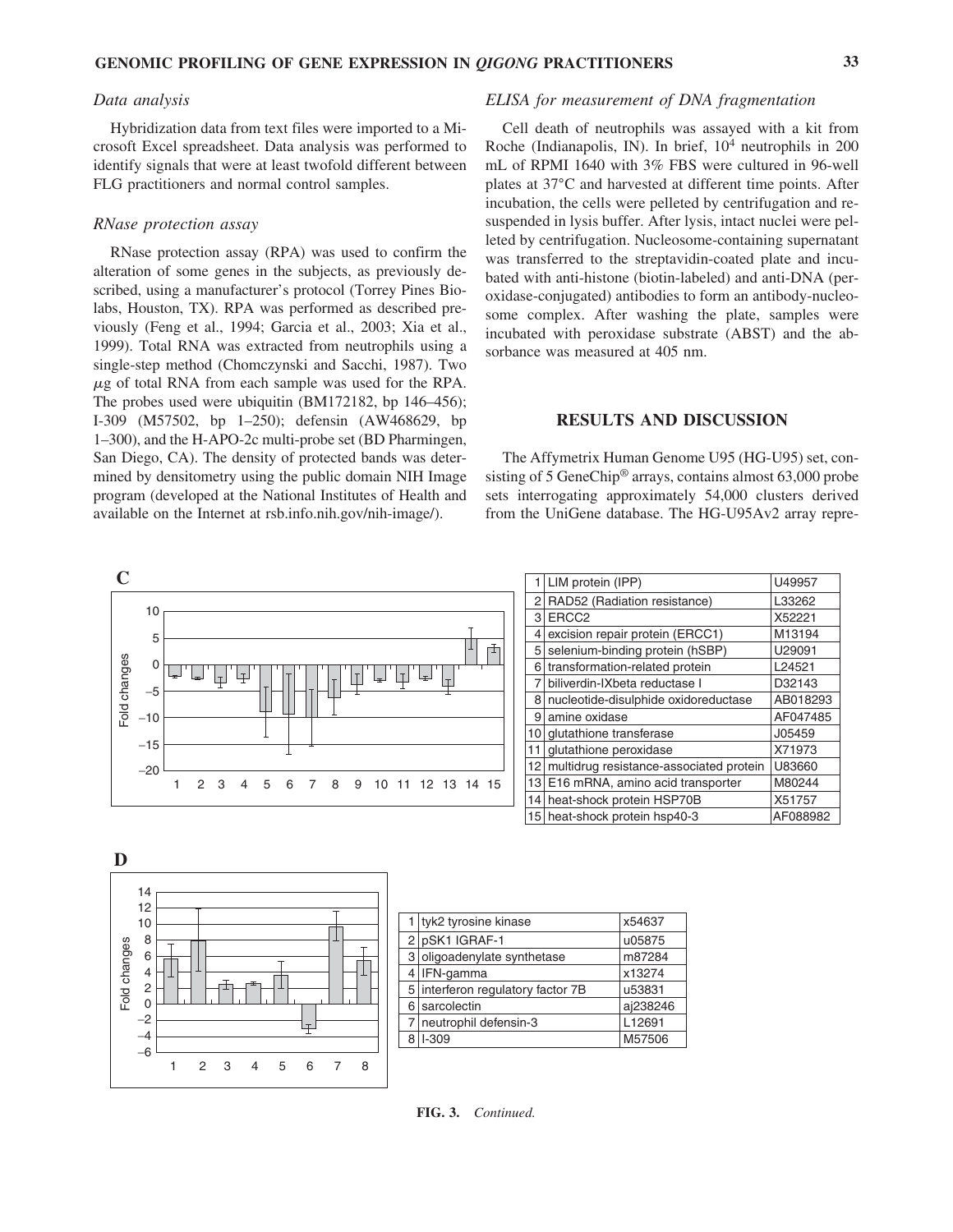

**FIG. 4.** *Staphylococcus aureus* was used as the target organism in the bactericidal assay. Maximal neutrophil bactericidal activity was measured by the decrease in the number of viable bacteria after incubation of bacteria with neutrophils. The bactericidal activity was expressed as the percentage of killed bacteria. The solid bars represent the mean of 6 Falun Gong (FLG) practitioners or 6 normal controls and the values from each subject are generated based upon 3 independent experiments. Error bars represent the individual variations in each experimental condition. Bactericidal activity exerted by polymorphonuclear leukocytes (PMN) was significantly increased in FLG groups in comparison with normal controls and statistical significance was found in all effectors/target ratios ( $p < 0.0001$ ).

sents approximately 12000 full-length genes. Among 12000 genes examined, 250 genes were consistently changed, with 132 genes downregulated and 118 genes upregulated in 6 FLG practitioners in contrast to 6 normal healthy controls. In order to measure the variation in gene expression between different preparations, separately prepared samples from one subject were used to hybridize the slides, and signals were scanned and recorded as described in the Materials and Methods section. As shown in Figure 1, every spot is rectangular and has virtually the same size and similar signal intensities in separate experiments, indicating reproducibility. A scatter-plot of 2 different controls (35-year-old female and 51-year-old male) demonstrates a line of identity with very few genes showing different levels of expression (Fig. 2A). Fewer than 50 genes showed a twofold or great difference in expression between 2 normal controls. When a control (35-year-old female) was compared with a practitioner (39-year-old female), significant numbers of altered genes were seen (Fig. 2B). Since the difference in controls was not significant, the pooled RNA sample from 6 normal controls was used as a reference for individual samples from practitioners. The fold changes between RNA of each practitioner and the pooled RNA sample (reference) of the 6 controls is shown as mean  $\pm$  standard deviation (SD) in all figures.

Among the changed genes, the most interesting groups of genes are functionally associated with protein degradation and synthesis (Figs. 3A,B). The major mechanism used by eukaryotic cells for disposing of misfolded or damaged proteins present in the cell is an ubiquitin-dependent protein

degradation pathway (UPP) (Glickman and Ciechanover, 2002). The UPP modification of many cellular proteins plays an important role in a variety of basic cellular processes. This system has been recently implicated in the pathogenesis of many disorders, including genetic diseases, neuronal degenerative diseases, cancers, muscle wasting, diabetes, hypertension, sepsis, autoimmune diseases, inflammation, and aging-related disorders.

The main components of the UPP are ubiquitin protein, ubiquitin-like proteins, and 3 major enzymes: E1 (ubiquitin activating enzyme), E2 (ubiquitin conjugating enzyme), and E3 (ubiquitin ligase) (Glickman and Ciechanover, 2002). RING (for *really interesting new gene*) finger proteins are a group of proteins that have recently been linked to a specific function (Joazeiro and Weissman, 2000). We found that 3 classes of genes including ubiquitin, E2, and E3 are significantly downregulated. Tripartite motif (TRIM)-containing RING protein (Reymond et al., 2001), which belongs to the RING-B-box-coiled-coil (RBCC) family, is the only upregulated RING-finger-containing protein among all RING finger proteins we identified, and the biologic meaning remains to be further determined. In addition, an ubiquitinindependent protein degradation enzyme, ornithine decarboxylase antizyme (Coffino, 2001), was significantly decreased as well. Downregulation of the UPP system may result from lowering of the metabolic rate, rather than being the direct consequence of meditation.



**FIG. 5.** Alteration of apoptosis-related genes. The bar graph represents changes in gene regulation > twofold in neutrophils from 6 Falun Gong (FLG) practitioners who have practiced FLG for at least 1 year (range, 1–5 years). The solid bars represent the mean fold changes in contrast to a polled sample from 6 normal controls and the error bars represent individual variations for each gene.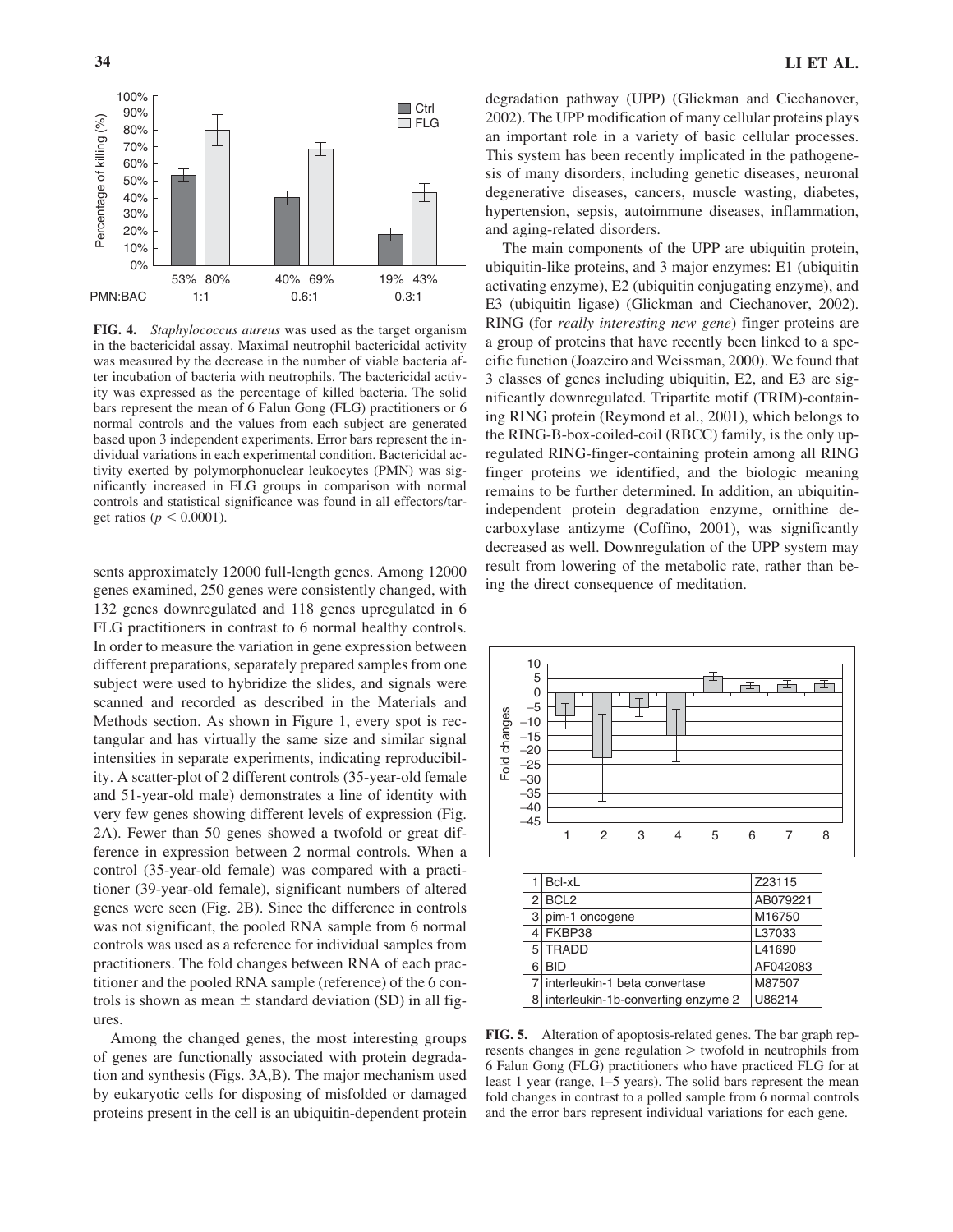Ribosomal proteins are very important components of protein synthesis. Downregulation of 10 out of 11 genes for ribosomal proteins suggests that protein synthesis might also be lowered. Ribosomes are the molecular machines that manufacture proteins (Maguire et al., 2001). Downregulation of both genes for ribosomal proteins and genes for protein degradation may lead to reduced protein turnover. In correlation with downregulation of protein degradation and synthesis, the genes coding for proteins involved in DNA repair, cellular stress, and antioxidant enzymes are also lowered (Fig. 3C). Decreases of those stress-associated key enzymes, along with other stress-responsive genes, may implicate limited oxidative production and macromolecular damage. These genes, which include RAD52 (for radiation resistance) and ERCC (for excision repair), mammalian homologues of yeast genes, are involved in DNA repair and recombination. RAD52 and ERCC group genes are required for the repair of DNA damage induced by ionizing radiation and a variety of stressors (Symington, 2002; Tuteja and Tuteja, 2001). Unexpectedly, two heat shock proteins, HSP70 and HSP40-3, are significantly increased, in contrast to other downregulated stress-responsive genes. It would be interesting to investigate whether some of the stress-responsive genes may be beneficially upregulated for protection (Latchman, 2001).

It has been documented that spiritual practice and mind–body approaches may enhance the effectiveness of the immune system and, furthermore, are clinically effective in treating a variety of diseases (Coker, 1999; Jones, 2001; Shang, 2001). Psychologic stress and negative emotions can drastically intensify infection through immune dysregulation (Kiecolt-Glaser et al., 2002). It could be speculated that immunity-associated genes may also be altered in FLG practitioners. As shown in Figure 3D, interferon (IFN)- $\gamma$  and IFN-related and IFN-regulated genes [e.g., pSK1 IFN- $\gamma$  factor 7B (8.3  $\pm$  4.9 folds)], were increased, excepting the IFN inhibitor sarcolectin (Kaba et al., 1999). Interestingly, an IFN-inducible gene, oligoadenylate synthetase, was upregulated  $\sim \times 3$  (Samuel, 2001). Antimicrobial peptides are a prevalent group of molecules in the host defense system. Defensin 3, a cationic peptide involved in nonoxidative antimicrobial mechanisms (Horuk et al., 1998; Lee et al., 2000), was increased in all of the FLG practitioners examined. I-309, a chemotactic cytokine that also functions as an HIV coreceptor (Horuk et al., 1998; Lee et al., 2000), was significantly increased in the FLG practitioners. The significant upregulation of I-309 may suggest alteration of chemokine-mediated cellular migration and immunity. Induction of IFN-*-* transcripts may represent another beneficial change in immunity, since IFN- $\gamma$  is an important cy-



FIG. 6. Micrographic photo of altered neutrophil apoptosis in the presence (LPS plus, LPS+) and absence of lipopolysaccharide (LPS) (LPS minus, LPS ) after 16-hour culture. Neutrophils were cultured for 16 hours in the absence (upper panel) and presence (lower panel) of LPS (25 ng/mL). Wright-stained at different timepoints and examined by light microscopy. Arrows indicate shrunken neutrophils with chromatin condensation, rounded nuclear profiles, and presence of cytoplasmic vacuolization. Most of the neutrophils from a Falun Gong practitioner were alive without apoptosis in the absence of LPS (upper and left panels); however, most of the neutrophils, when stimulated with LPS were apoptotic (lower and left). In contrast, neutrophils from a normal control without LPS stimulation were apoptotic (upper and right); however, neutrophils, when stimulated with LPS, were alive (lower and right). Wright-Giemsa stain. Original magnification:  $\times$ 400.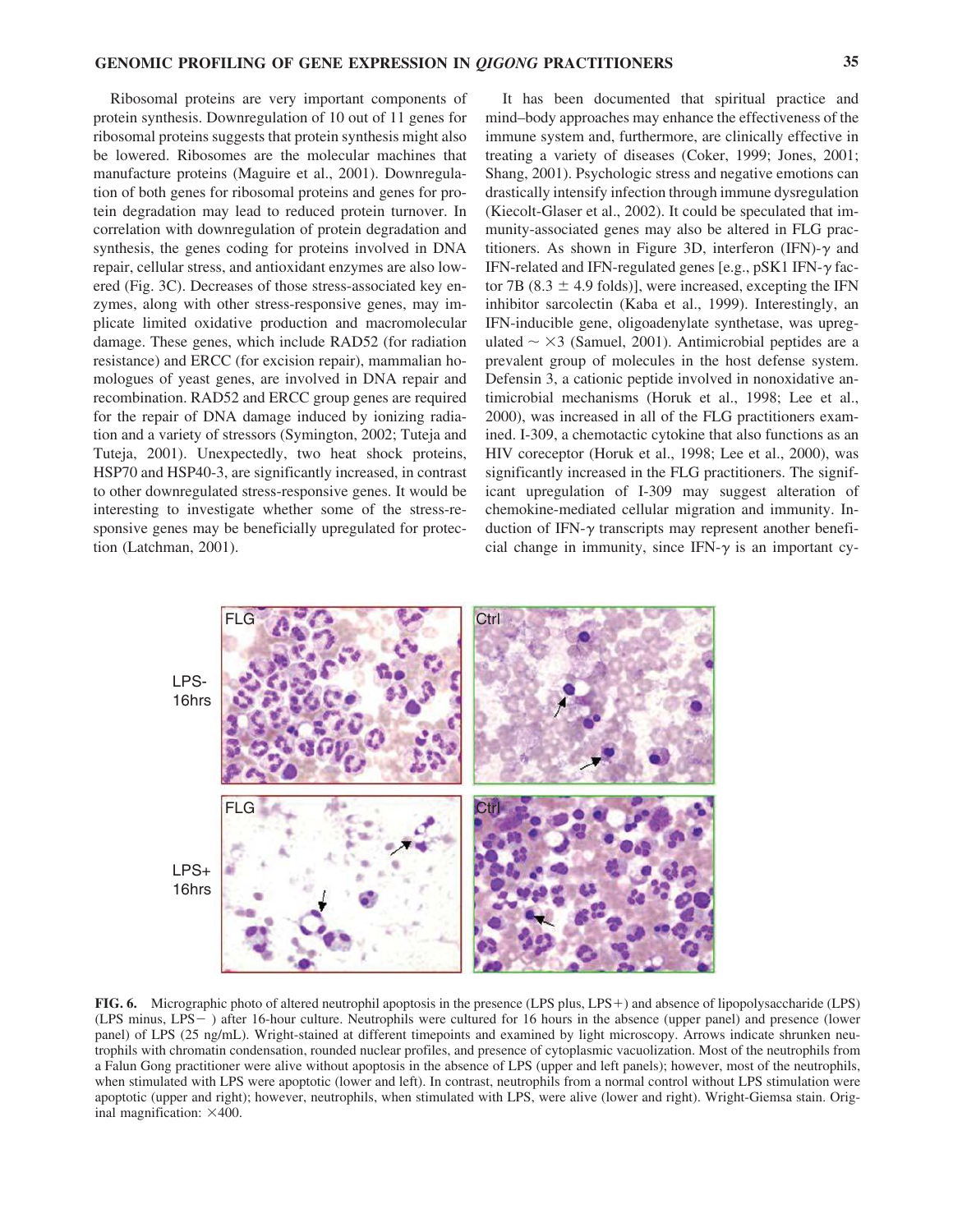tokine in the host defense against infection by viral and microbial pathogens (Samuel, 2001). Functional evidence of gained innate immunity was further supported by increased neutrophil phagocytosis, indicating a functional correlation between gene regulation and cellular activity (Fig. 4).

Immunity enhancement by mind–body practice may be beneficial, but the immune response is a double-edged sword, and activation of the immune system could be detrimental to the host when the immune response is sustained. Delayed cell death may suggest a prolonged inflammatory process, while enhanced immunity may be harmful to the host. The following data may indicate that mind–body-mediated regulation may represent a balance within. We identified that the apoptosis-related-genes *Bcl-2*, *Bcl-xL*, and *FKBP* 38 were significantly downregulated (Fig. 5). *Bcl-2* and *Bcl-xL* are the antiapoptotic members of the Bcl family (Adams and Cory, 2001; Zimmermann and Green, 2001), and a decrease of those antiapoptotic genes may be responsible for the ac-



**FIG. 7.** Time-dependent neutrophil apoptosis. In the presence of LPS **(A)**, the neutrophils from Falun Gong (FLG) practitioners were apoptotic significantly faster than the neutrophils from normal controls at 8, 16, and 24 hours (Ctrl). However, in the absence of lipopolysaccharide (LPS) **(B)**, the neutrophils from FLG practitioners survived much longer than the ones of normal controls at the matched timepoints. \* Indicates a significant difference between the means of groups,  $P \leq 0.01$ , analyzed by Student's *t* test. The data were generated from FLG practitioners  $(n = 6)$  relative to control PMNs ( $n = 6$ ) with timepoints at 0, 2, 4, 8, and 16 hours.

celeration of neutrophil apoptosis when stimulated with LPS as shown in Figures 6 and 7. The accelerated neutrophil apoptosis might lead to a rapid resolution of inflammation, resulting in limitation of self-injuries mediated by enhanced immunity, since delayed neutrophil apoptosis has been linked to a variety of chronic inflammatory injuries (Smith, 1994; Webb et al., 2000). However, prolonged survival of neutrophils from practitioners in the absence of LPS may represent a homeostatic modulation in a normal condition. We hypothesized that the prolonged neutrophil lifespan may result from lowering of meditation-mediated metabolic rate since oxidative stress, instead of apoptotic genes, is the main factor responsible for spontaneous cell death of neutrophils in biologic conditions (Akgul et al., 2001; Kasahara et al., 1997). It was reported that lower serum lipid peroxide levels might be associated with other meditation-mediated stress reduction (Schneider et al., 1998). In addition, a decrease of *FKBP* 38 may favor neutrophil apoptosis, since FKBP 38 is a mitochondrial FK506-binding protein which inhibits apoptosis by anchoring Bcl-2 and Bcl-xL to mitochondria (Shirane and Nakayama, 2003) stimulated by LPS. In contrast to antiapoptotic genes, proapoptotic genes were upregulated, including TNFR-1 associated protein, BH3 interacting domain death agonist, interleukin-1 $\beta$ -convertase, and interleukin-1 $\beta$ converting enzyme 2.

LPS is a proinflammatory agent and can stimulate cells to express multiple cytokines and growth factors which may be involved in the delay of apoptosis of proinflammatory cells; this is well documented in the literature (Smith, 1994). Delayed neutrophil apoptosis has been linked to a variety of chronic inflammatory injuries (Webb et al., 2000). The alteration of the apoptosis-related genes may be responsible for the accelerated LPS-stimulated apoptosis seen in neutrophils from FLG practitioners. Conversely, the accelerated neutrophil apoptosis may lead to a rapid resolution of inflammation, resulting in limitation of self-injury mediated by enhanced immunity (Matzinger, 2002; Medzhitov and Janeway, 2002; Simpson and Hines, 2002). The survival of neutrophils from FLG practitioners in the absence of LPS was significantly prolonged and may also result from lowering of the meditation-mediated metabolic rate, since oxidative stress, not apoptotic genes, is the main factor responsible for spontaneous cell death in biological conditions (Akgul et al., 2001; Kasahara et al., 1997). It has been demonstrated that lower serum lipid peroxide levels might be associated with stress reduction mediated by meditation (Schneider et al., 1998).

In order to confirm microarray data, RPA was performed. Most of the changed genes could not be tested by RPA because of the limited amount of RNA. The ubiquitin gene was selected for confirmation by RPA due to its unique role in protein metabolism. Both I-309 and defensin were chosen because they play an important role in both innate and adaptive immunity. A group of antiapoptotic genes was selected because altered apoptosis was observed in the practitioners. As shown in Figure 8A, ubiquitin was barely de-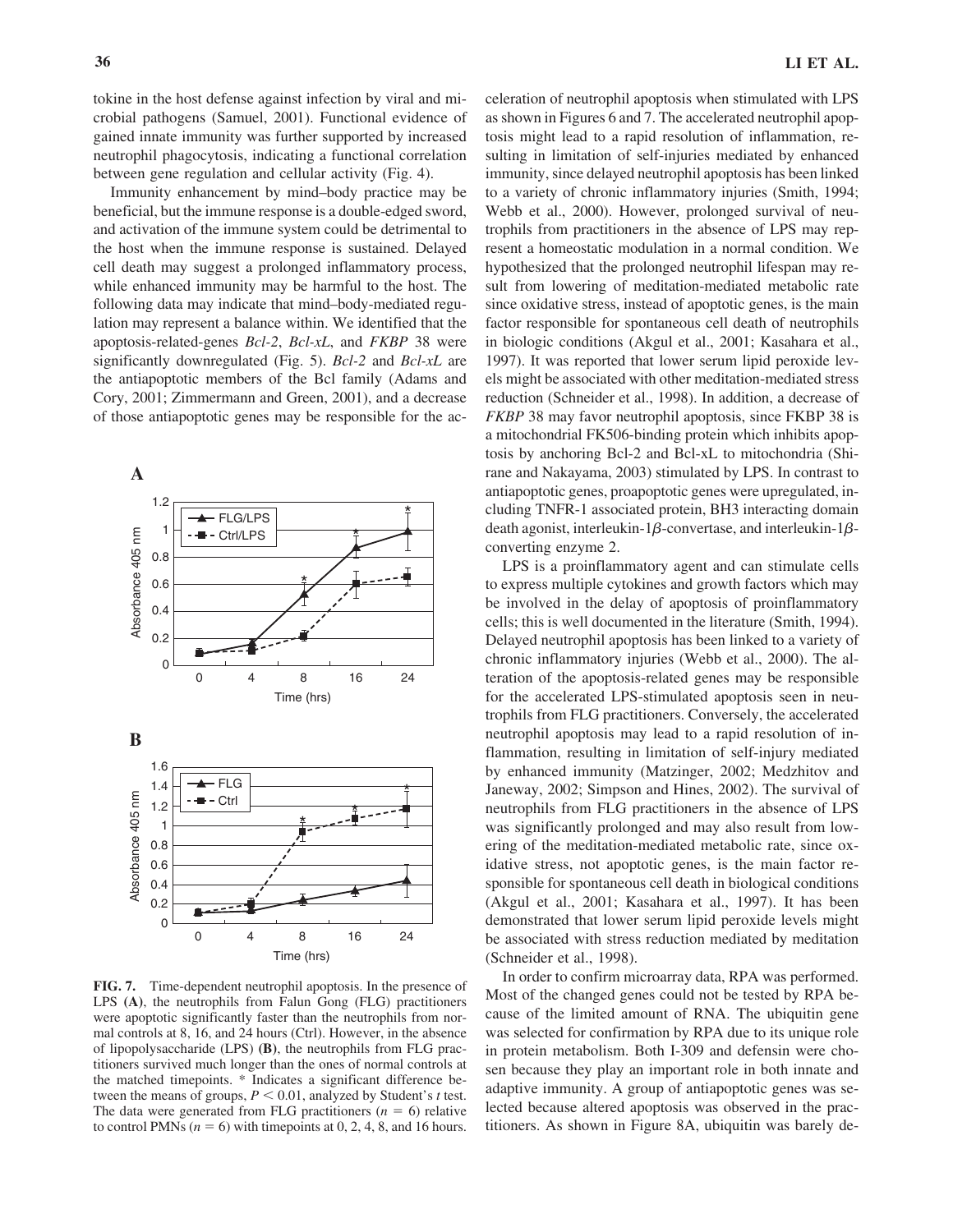



tected in all 6 FLG practitioners in contrast to the controls  $(p < 0.01)$  (Table 1). The multiple bands seen below the main signal may result from partial protection of the ubiquitin probe by 2 other types of ubiquitin transcripts (B and C) with high homology. Defensin was detected in the controls, which is consistent with the findings by others, and both defensin and I-309 were significantly elevated in FLG practitioners, as observed in the microarray assay as shown in Figure 8B. The probe set containing multiple antiapoptotic genes was used to determine the expression level of *Bcl-x*, which was identified as a changed gene by array. *Bcl-x* expression is drastically reduced in FLG practitioners, while the other antiapoptotic genes, such as *Bfl1*, *Bad1*, and *Mcl1*, were relatively unchanged (Fig. 8C). Significant downregulation of *Bcl-x* in FLG practitioners ( $p < 0.02$ ) validated the microarray data. Although microarray data showed that *Bcl-2* was markedly reduced in FLG practitioners in contrast to controls, *Bcl-2* was not detectable in either controls or FLG practitioners by RPA. This inconsistency may be due to the difference in sensitivity of microarray versus the RPA.

Among 12000 genes tested in the Affymetrix chip, about 200 genes were consistently altered in the FLG practitioners, and we have discussed some of the changed genes. How-



**FIG. 8.** RNase protection analysis (RPA) of ubiquitin, defensin, I-309, and anti-apoptotic genes in human neutrophils. Each lane represents  $2 \mu g$  of total RNA from an individual subject. Probes (P) contain polylinker regions and are longer than the protected bands. **A.** Multiple bands seen in RPA of ubiquitin might result from partial protection of ubiquitin A and B since the probe was generated from polyubiquitin C, UBC (BM172182, bp 146–456). **B.** Defensin (AW468629, bp 1–300) and I-309 (M57502, bp 1–250), and **C.** anti-apoptotic genes (Cat: 556235, BD Pharmingen, San Diego, CA). The probes used include Bcl-w, Bcl-x, Blf-1, Bad, Bik, Bak, Bcl-2, and Mc-l1. Representative gel is shown in the upper panel. The density of each band on the film (exposure time was 16 h) is determined by densitometry and analyzed using the public domain National Institutes of Health (NIH) Image program (developed at the National Institutes of Health and available on the Internet at rsb.info.nih.gov/nih-image/), and values (in the lower panel of each figure) are expressed as a ratio of the target gene and L32 densities, with L32 as a housekeeping gene.

ever, most of the altered genes cannot be discussed due to limited space, and the data are available upon request.

Downregulation of the ubiquitin system in the meditation practitioners may be explained by two possible mechanisms: (1) substrate-dependent downregulation, since "garbage disposal" UPP was downregulated, with decreased metabolic wastes resulted from metabolic reduction; or (2) meditationmediated cellular activities directly leading to transcriptional arrest of UPP gene expression and downregulation of UPP. Although there are no studies to support that downregulation of the UPP system may be associated with a healthy phenotype in *Qigong* practitioners, some research with caloric restriction (CR) in rodents as well as primates may

TABLE 1. COMPARISON OF GENES SIGNIFICANTLY ALTERED IN FALUN GONG (FLG) PRACTITIONERS AS ASSAYED BY RNASE PROTECTION ASSAY (TARGET GENE, L32)

| Gene      | Control<br>$(n = 6)$ | <i>FLG</i><br>$(n = 6)$ | p    |
|-----------|----------------------|-------------------------|------|
| Ubiquitin | $1.11 \pm 0.15$      | $0.42 \pm 0.08$         | 0.01 |
| Defensin  | $0.35 \pm 0.06$      | $1.47 \pm 0.58$         | 0.03 |
| I-309     | $0.10 \pm 0.02$      | $0.39 \pm 0.20$         | 0.03 |
| Bel-x     | $5.54 \pm 1.81$      | $5.59 \pm 2.17$         | 0.02 |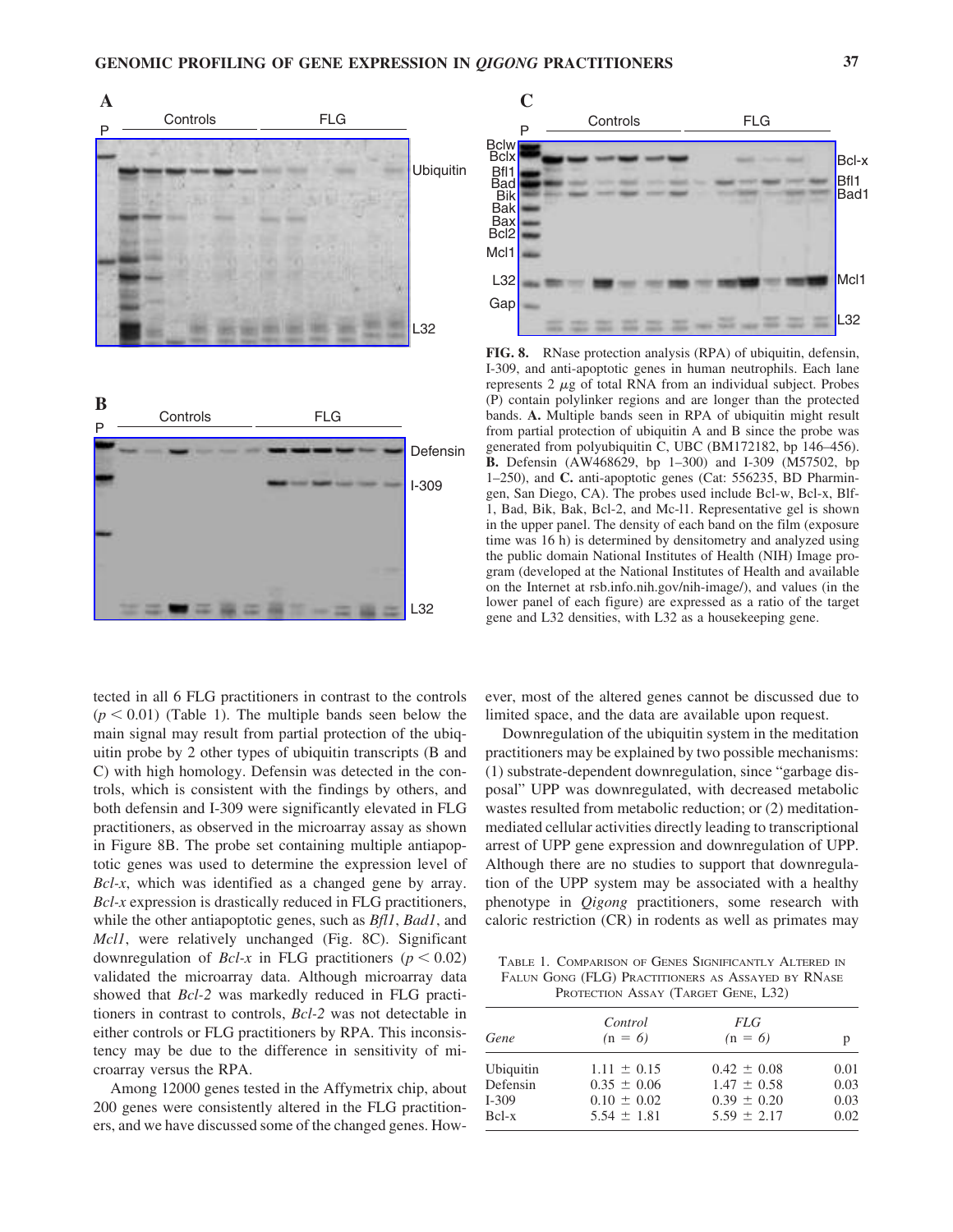shed some light on such a possibility, as CR is the only known method to delay the aging process and extend maximal lifespan in rodents as well as in primates (Lane et al., 2001; Roth et al., 2001). Such extension of lifespan is thought to involve metabolic reduction and downregulation of UPP activity (Lee et al., 1999), supporting the notion that metabolic reduction might lead to shrinkage of this "garbage disposal." Moreover, it was also found that CR animals develop significant resistance to stress and disease (Raffoul et al., 1999; Yu and Chung, 2001). A dramatic decrease of the ubiquitin protein degradation system in meditation practitioners suggests that this system may function as a molecular sensor of metabolic conditions. Interestingly, ubiquitin was characterized as a stress-inducible protein (Bond and Schlesinger, 1985; 1986).

# **CONCLUSIONS**

Although our findings may establish some molecular cellular links to healthy phenotypes in *Qigong* practitioners, many more questions remain to be addressed. Do all FLG practitioners display the same genomic profile? What is the precise biologic meaning of gene regulation in neutrophils? Does the length of time of FLG practice correlate with changes in gene expression? Do other mind–body practitioners have similar changes in gene expression? Do mononuclear cells show similar changes? Could our findings be clinically useful? Although the mechanisms and generalizability remain unclear, our pilot study provides the first evidence suggesting that *Qigong* practice may exert effects on immunity, metabolic rate, and cell death, possibly through transcriptional regulation.

## **ACKNOWLEDGMENTS**

We thank Tongwen Wang, Ph.D., from Benoroya Research at the Virginia Mason Research Institute, Sea Hie, WA, for her useful suggestions; C.W. Smith M.D., department of pediatrics, Baylor College of Medicine, and T. Wang for their critical review, encouragement, and support; and C. Robinson and L. Schmidt for their secretarial assistance.

This work was supported by a grant to Dr. Feng from the department fund of the Baylor College of Medicine.

## **REFERENCES**

- Adams JM, Cory S. Life-or-death decisions by the Bcl-2 protein family. Trends Biochem Sci 2001;26:61–66.
- Akgul C, Moulding DA, Edwards SW. Molecular control of neutrophil apoptosis. FEBS Lett 2001;487:318–322.
- Bond U, Schlesinger MJ. Ubiquitin is a heat shock protein in chicken embryo fibroblasts. Mol Cell Biol 1985;5:949–956.
- Bond U, Schlesinger MJ. The chicken ubiquitin gene contains a heat shock promoter and expresses an unstable mRNA in heatshocked cells. Mol Cell Biol 1986;6:4602–4610.
- Cha KY, Wirth DP, Lobo RA. Does prayer influence the success of *in vitro* fertilization embryo transfer? Report of a masked, randomized trial. J Reprod Med 2001;46:781–787.
- Chandler E. Spirituality. Hosp J 1999;14:63–74.
- Chomczynski P, Sacchi N. Single-step method of RNA isolation by acid guanidinium thiocyanate-phenol-chloroform extraction. Anal Biochem 1987;162:156–159.
- Coffino P. Antizyme, a mediator of ubiquitin-independent proteasomal degradation. Biochimie 2001;83:319–323.
- Coker KH. Meditation and prostate cancer: Integrating a mind/body intervention with traditional therapies. Semin Urol Oncol 1999;17:111–118.
- Dan L, Pu RY, Li FJ, Li NY, Wang Q, Lu Y, Li CX, Liu ZL, Feng SQ, Lin CT, Liu X. Falun Gong health effects survey: Ten thousand cases in Beijing. 1998. Online document at: www.pureinsight.org/pi/articles/2002/4/11/184.html) Accessed December 23, 2004.
- Dennis C. Mouse genome: A forage in the junkyard. Nature 2002;420:458–459.
- Emanuel EJ, Daniels ER, Fairclough DL, Clarridge BR. The practice of euthanasia and physician-assisted suicide in the United States: Adherence to proposed safeguards and effects on physicians. JAMA 1998;280:507–513.
- Fellermann K, Stange EF. Defensins: Innate immunity at the epithelial frontier. Eur J Gastroenterol Hepatol 2001;13:771–776.
- Feng L, Xia Y, Wilson CB. Alternative splicing of the NC1 domain of the human alpha 3(IV) collagen gene. Differential expression of mRNA transcripts that predict three protein variants with distinct carboxyl regions. J Biol Chem 1994;269: 2342–2348.
- Garcia GE, Xia Y, Harrison JK, Wilson CB, Johnson RJ, Bacon KB, Feng L. Mononuclear cell-infiltrate inhibition by blocking macrophage-derived chemokine results in attenuation of developing crescentic glomerulonephritis. Am J Pathol 2003;162; 1062–1073.
- Gimbel MA. Yoga, meditation, and imagery: Clinical applications. Nurse Pract Forum 1998;9:243–255.
- Glickman MH, Ciechanover A. The ubiquitin-proteasome proteolytic pathway: Destruction for the sake of construction. Physiol Rev 2002;82:373–428.
- Horuk R, Hesselgesser J, Zhou Y, Faulds D, Halks-Miller M, Harvey S, Taub D, Samson M, Parmentier M, Rucker J, Doranz BJ, Doms RW. The CC chemokine I-309 inhibits CCR8-dependent infection by diverse HIV-1 strains. J Biol Chem 1998;273: 386–391.
- Joazeiro CA, Weissman AM. RING finger proteins: Mediators of ubiquitin ligase activity. Cell 2000;102:549–552.
- Jones BM. Changes in cytokine production in healthy subjects practicing *Guolin Qigong*: A pilot study. BMC Complement Altern Med 2001;1:8.
- Kaba A, Jiang PH, Chany-Fournier F, Chany C. Sarcolectin (SCL): Structure and expression of the recombinant molecule. Biochimie 1999;81:709–715.
- Kasahara Y, Iwai K, Yachie A, Ohta K, Konno A, Seki H, Miyawaki T, Taniguchi N, Involvement of reactive oxygen intermediates in spontaneous and CD95 (Fas/APO-1)-mediated apoptosis of neutrophils. Blood 1997;89:1748–1753.